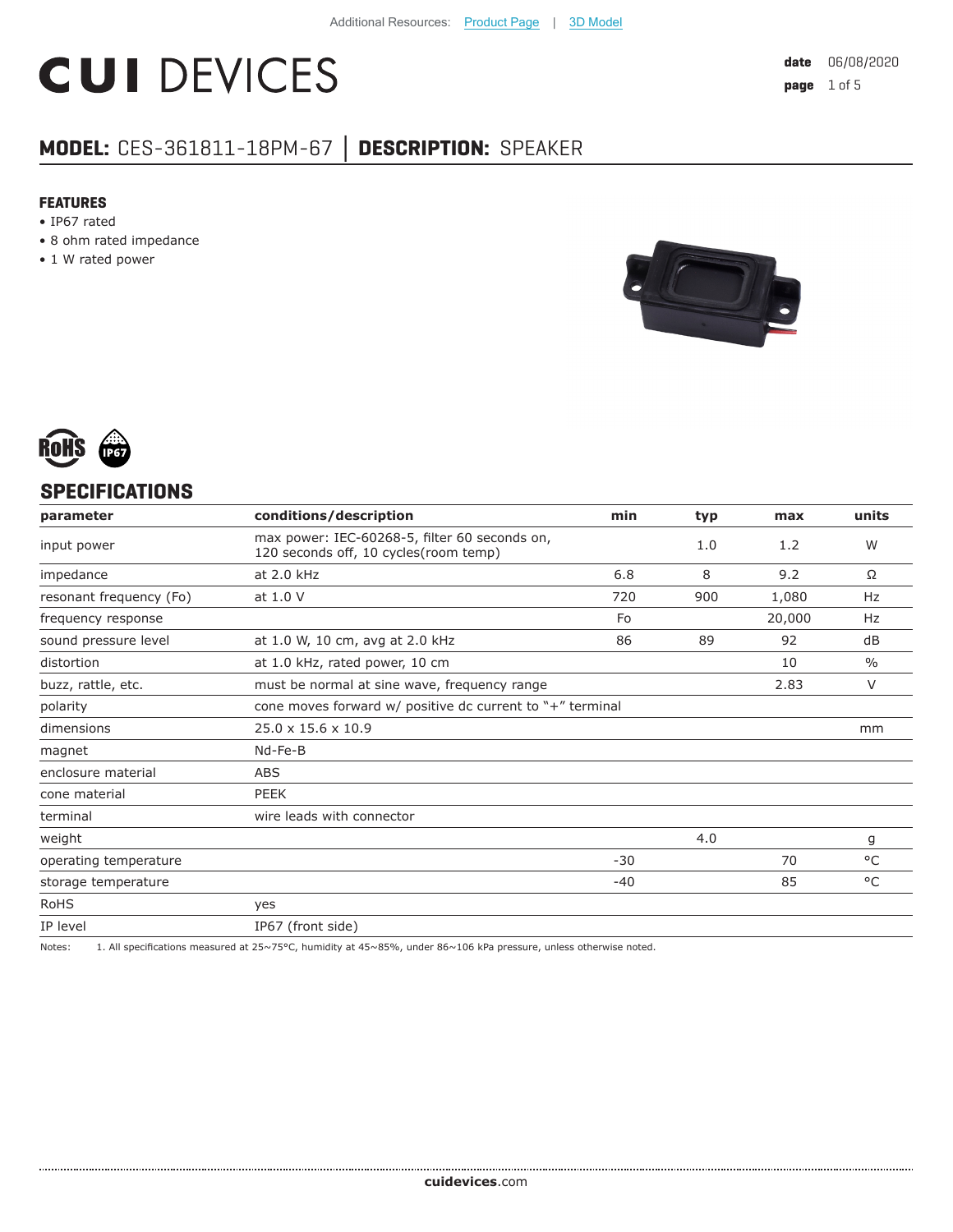#### **MECHANICAL DRAWING**

units: mm tolerance:  $\pm 0.5$  mm

wire: UL1571 30 AWG internal speaker: CMS-18132-18SP connector: Molex 51021-0200 or equivalent; P=1.25

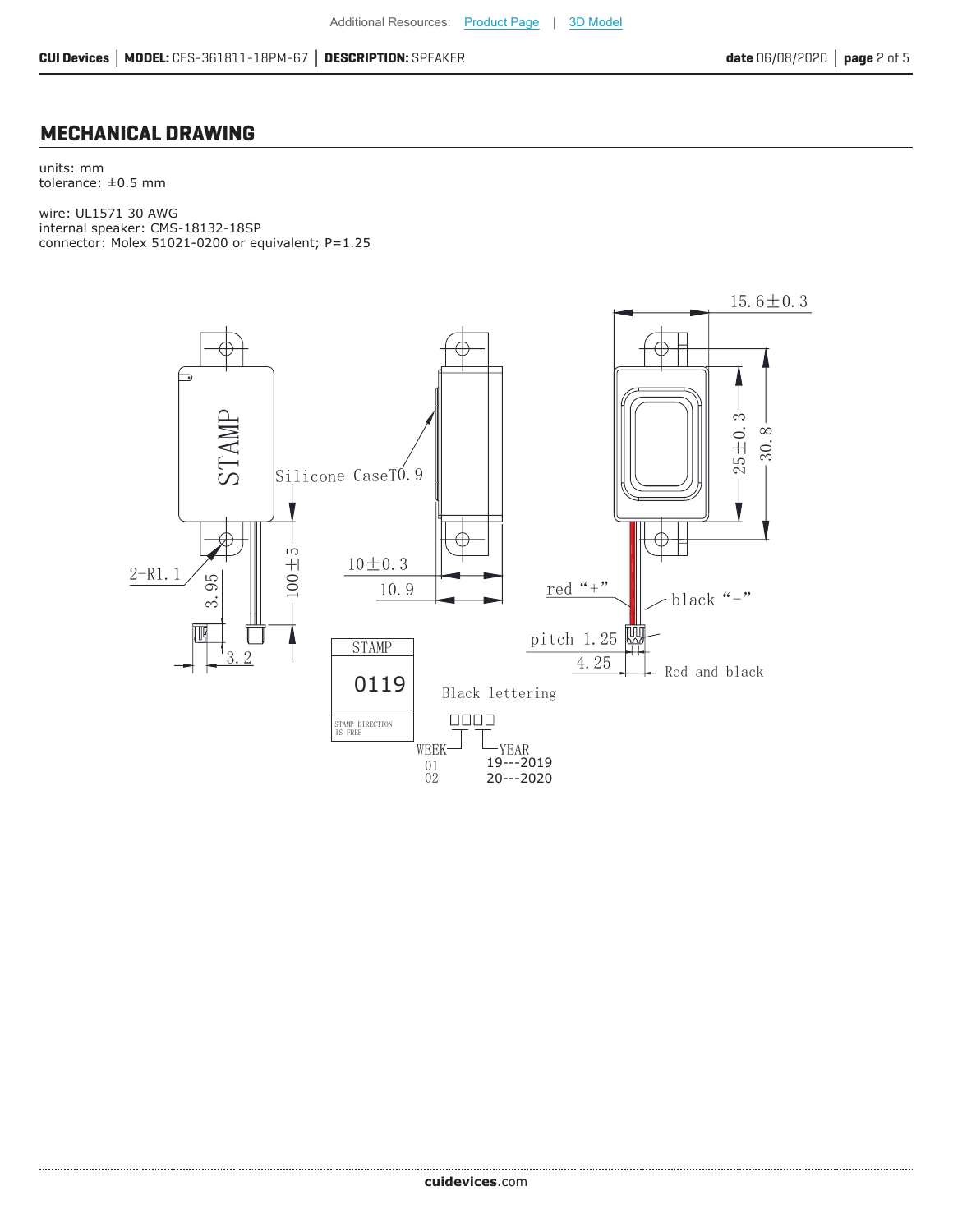### **RESPONSE CURVES**



**Total Harmonic Distortion Curve**

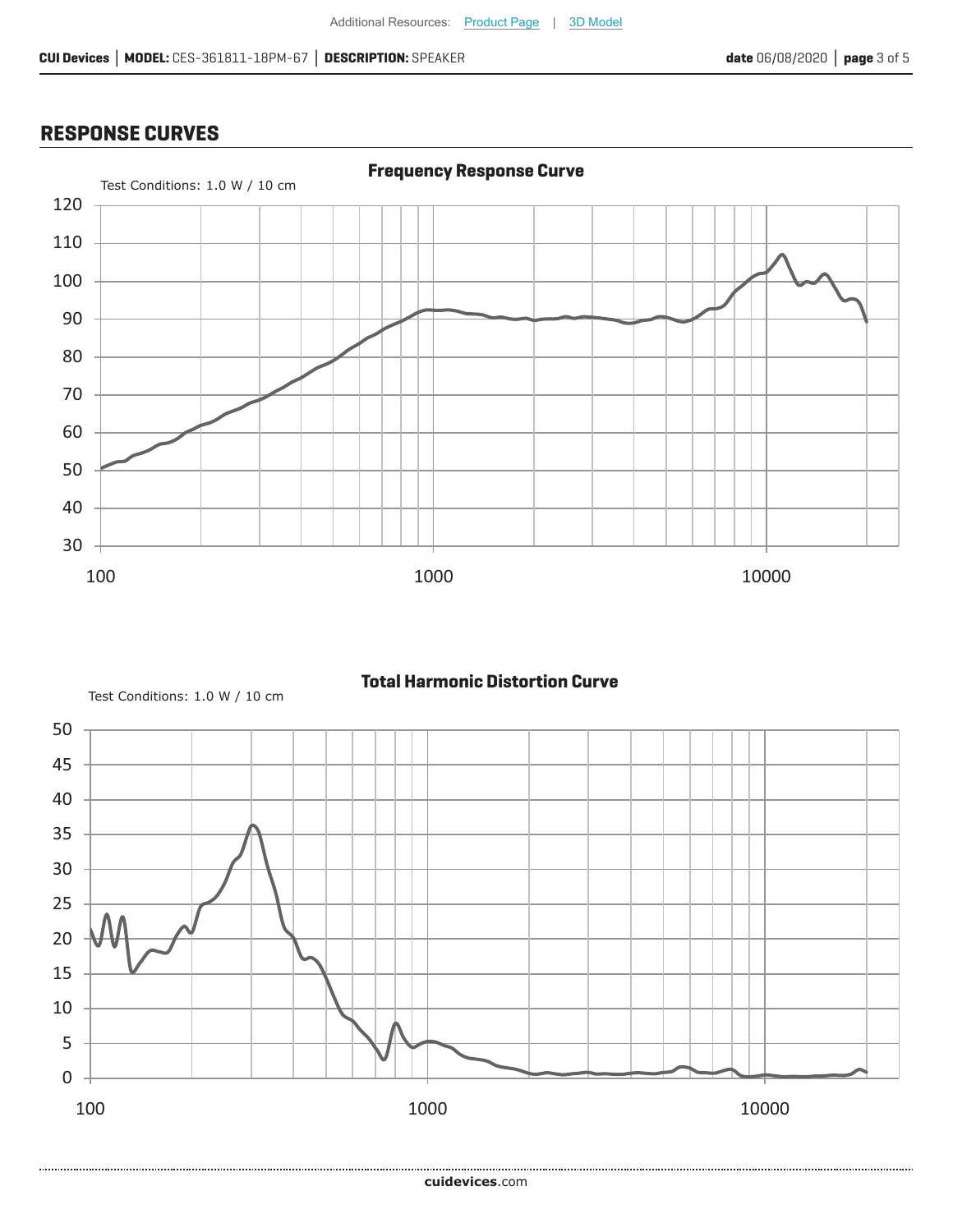#### **PACKAGING**

#### units: mm

Tray Size: 290 x 240 x 15 mm Tray QTY: 50 pcs per tray Carton Size: 360 x 260 x 280 mm Carton QTY: 700 pcs per carton